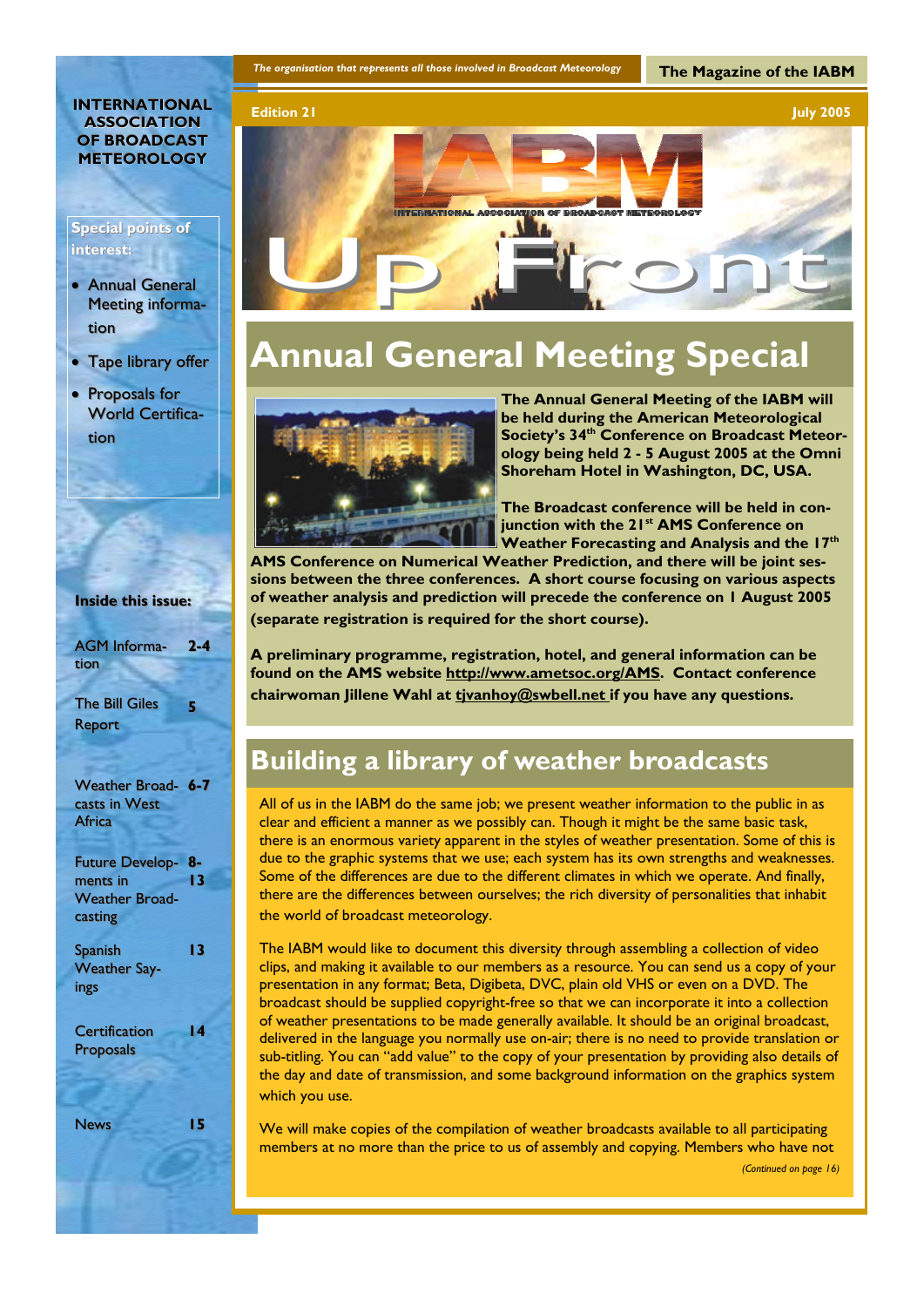# **Notice of Annual General Meeting**

## **11<sup>th</sup> Annual General Meeting of the International Association of Broadcast Meteorology**

## **Notice is hereby given that this will be held on Wednesday 3rd August 2005 at 1730 at the Omni Shoreham Hotel in Washington, DC, USA, during the American Meteorological Society's 34th Conference on Broadcast Meteorology**

## **Agenda**

- 1. Apologies for absence, and notification of postal votes.
- 2. Minutes of the 8th Annual General meeting, held in Barcelona on Thursday 3rd June 2004.
- 3. Any matters arising.
- 4. Report of the outgoing Chairman, Tomas Molina.
- 5. Report of the outgoing Honorary Secretary, Bill Giles.
- 6. Report of the outgoing Treasurer, Gerald Fleming.
- 7. Election of Directors and Officers. (Nominations below)
- 8. Resolutions.
- 9. Any other business.

The following nominations have been received for the election of Directors and Officers:

| Chairman                              |
|---------------------------------------|
| Secretary                             |
| <b>Treasurer</b>                      |
| Vice-Chairman                         |
| <b>Membership Secretary</b>           |
| <b>Publications Secretary</b>         |
| <b>Ordinary Directors</b>             |
| <b>Non-Director Committee members</b> |

**Tomas Molina** John Teather **Gerald Fleming Claire Martin Inge Niedek Bill Giles** Dieter Walch, Paul Gross

Gemma Puig, Tammy Garrison, Stephen Quoa, and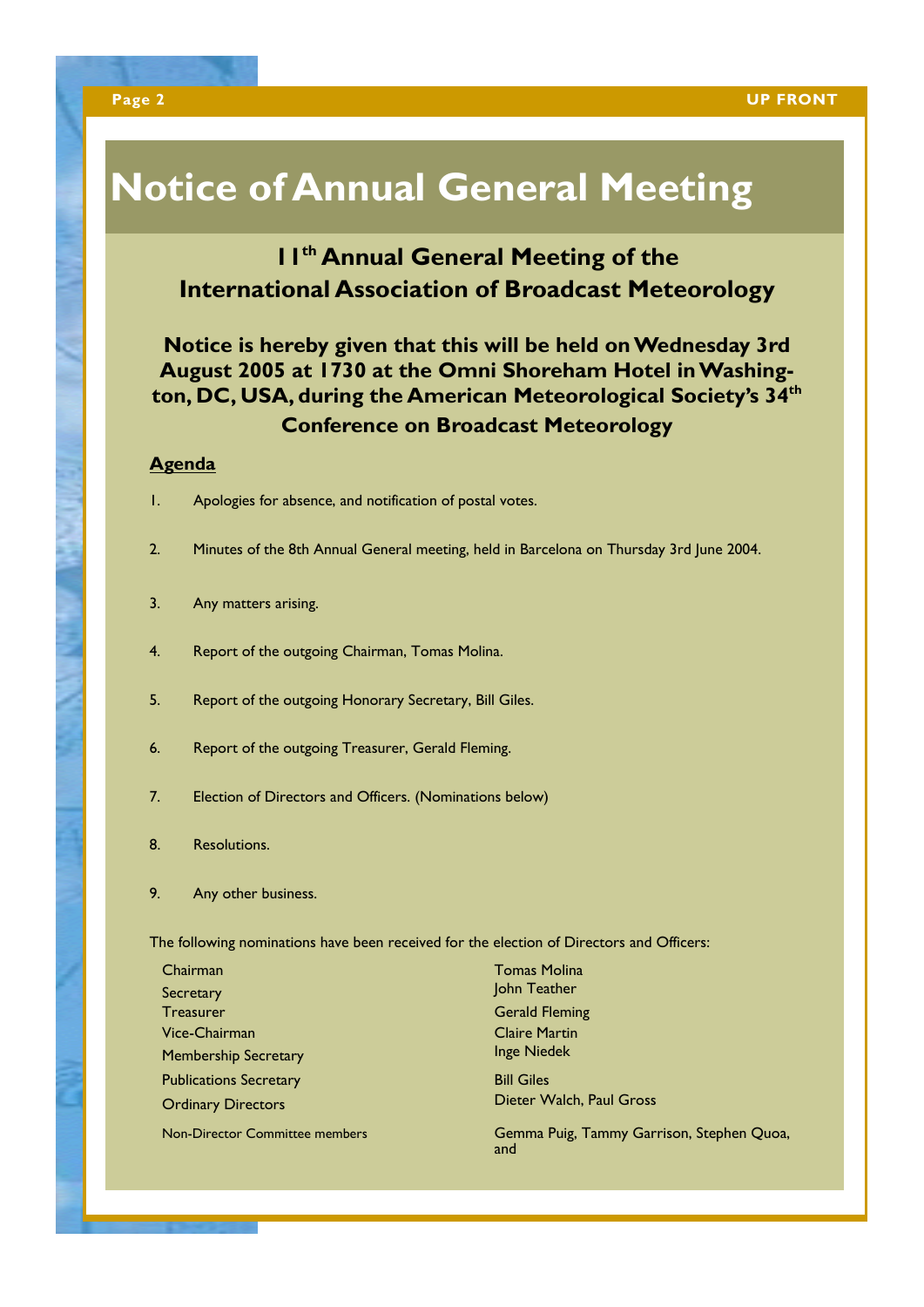# **Minutes of the 10th Annual General Meeting**

**Minutes of the 10th Annual General Meeting of the International Association of Broadcast Meteorology will be held on Thursday 3rd June 2004 at the Conference Centre of Forum 2004 Barcelona at 1800.**

### **Agenda**

## **Apologies for absence, and notification of postal votes.**

There were no prior apologies. The following members were in attendance: Allan Humphries, Abraham Mwale, Joel Chabata, John Kermond , Yoshikaza Idesako, Frank Tench, Arne Spekat, Bob Goldhammer, Johan Groth, Nesu Vilela, Gemma Puig, Francis Wilson, Evelyn Cusak, Ian Miller, Claire Martin, Tammy Garrison, Jan Pavlik, Steve Swienckowski, Dieter Walch, Ube Ulbrich, Jofre Janue, John Teather, Bill Giles, Gerald Fleming, Tomas Molina.

## **Minutes of the 9th Annual General meeting, held in Norwich on Tuesday 2nd September 2003**

The Meeting received the minutes and their acceptance was proposed by John Kermond and seconded by Frank Tench.

## **Any matters arising.**

## **Report of the outgoing Chairman, Gerald Fleming.**

It is always a pleasure to address you at the time of the AGM, but a particular pleasure this year as we are gathered here in this magnificent conference building, having this morning launched the First World Conference on Broadcast Meteorology; an initiative we have planned for and worked towards over a number of years.

The plans to hold a Conference such as this sprang form our experiences in WMO in the year 2000 when we helped to bring together a one-day series of talks as part of the WMO50 celebrations, marking the golden jubilee of that august organisation. On that occasion we were aware that time was a limiting factor, and that the concept of gathering together a number of world experts to engage in dialogue with

weather broadcasters was worthy of development.

We have had a number of false starts on the road to this conference; at one stage we planned to hold the Conference in Geneva in conjunction with both WMO and the AMS. The difficulty was always in trying

to get the numbers to add up so that the conference could be financially achievable. That we are having it here in Barcelona is due primarily to the exceedingly generous financial support that new have obtained from the Forum organisation, in addition to the use of this impressive conference facility.

The past year, then, has been a very busy one for your committee as we have had much work to do to pull this conference together. There has been a series of organising meetings; initially just between ourselves but latterly with the staff of the Forum who have been incredibly helpful and hardworking – I cannot praise them enough. Much of the work was done through email, of course, but the experience reinforced for me just how important face-to-face contact still is in the context of organising any such venture.

Aside from the conference we also were in attendance at the Congress of WMO last summer. This event lasts for about 3 weeks and puts a considerable strain on our resources – both financial resources and time resources – in organising to have our seat filled. Having been granted a seat, however, it would be unthinkable not to fill it on such occasions, and for the last Congress we managed to cover most of the three -week period. Our connections with WMO have developed and matured over the years and we are now one of the first to be consulted when matters concerning weather broadcasting come up on their agenda. Individually, members of the IABM have become involved in WMO Expert Teams and in the organisation of training courses – such as the one held here earlier this week – so both organisations have, I feel, benefited from the collaboration.

There is also the day-to-day running of the Association; keeping the website up-to-date and issuing regular newsletters to maintain contact with our members. I would like to remind you that we welcome contributions to both website and newsletter from all the members; communication should be a two-way process and we are more than happy to facilitate you in circulating your thoughts and opinions to your peers.

This AGM marks my final act as Chairman; I have been privileged to serve a full three-year term. While being Chairman entails a degree of work and effort, the support of my colleagues on the committee has been

*(Continued on page 4)*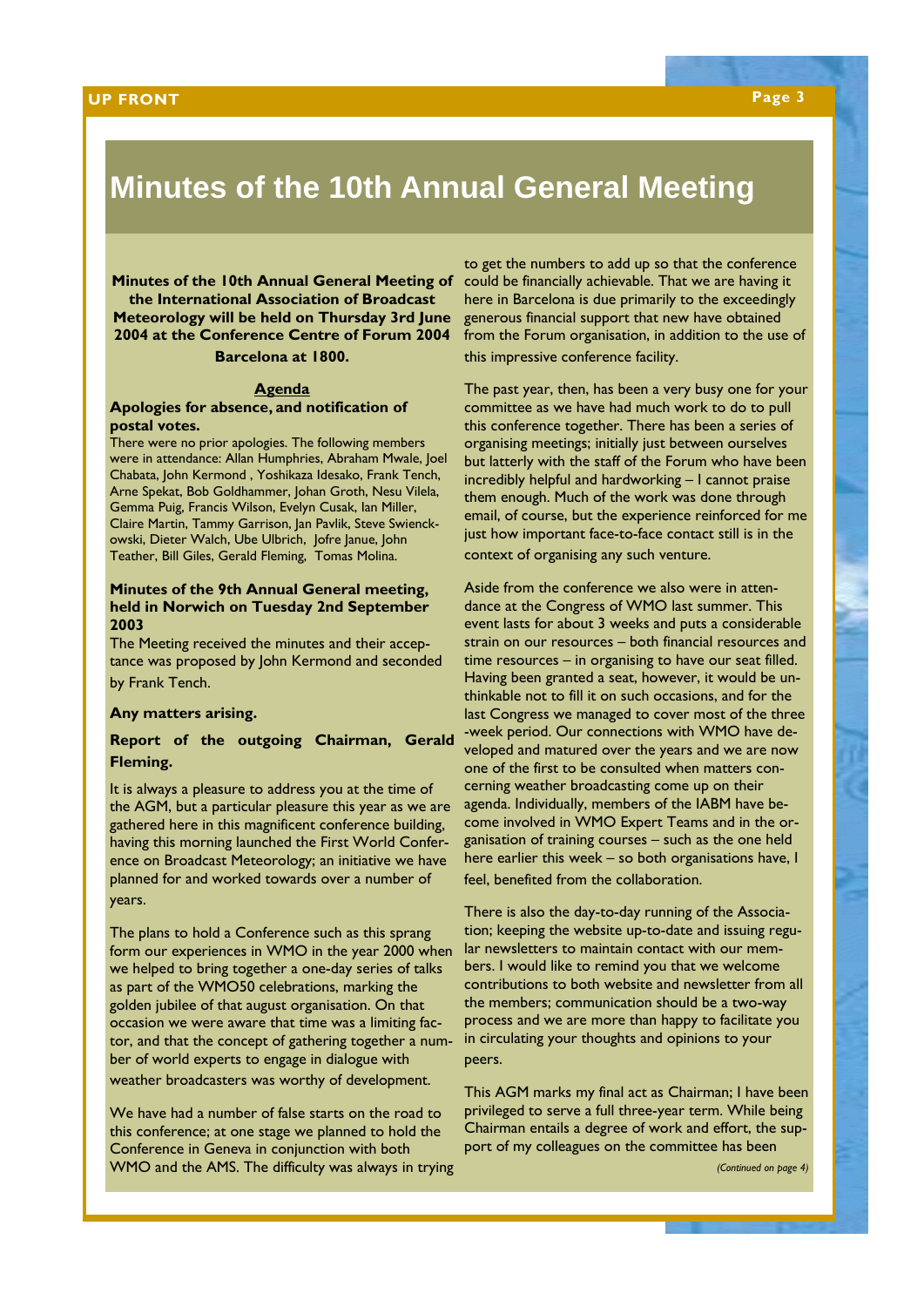## **Page 4 UP FRONT**

## *(Continued from page 3)*

essential, and very much appreciated. We have had a lot of fun together over the years, mixing our work with good meals and even better bottles of wine. I would like to thank them all, especially John, Bill, Inge and Tomas who formed the core group who worked together on this Conference. We have seen a lot of each other over the past year, and there has been not a cross word spoken; a testament, I feel, to the sense of respect which we have for each other.

In conclusion I would like to wish you an enjoyable and informative Conference; to wish Tomas well as he takes over the Chair, and to thank all of you for participating in the life of the Association.

## **Report of the outgoing Honorary Secretary, John Resolutions. Teather.**

The Secretary supported the report from the Chairman, and further to this reminded members of the great help and support afforded by WMO.

## **Report of the outgoing Treasurer, Gerald Fleming.**

The Treasurer presented the accounts and answered any questions.

After the presentation of the Treasurers report the Chairman drew the attention of the membership to the fact that we had been joined by Dr John Zillman, recent past-president of WMO. The Chairman welcomed Dr Zillman, and stated that it was largely through his work and vision that the IABM had been admitted to observer status with WMO. This admission had, in turn, opened many doors for us and it is fair to say that without Dr Zillman and his encouragement the IABM would not have achieved half as much over the past ten years. The Chairman wished to take the opportunity to publicly thank Dr Zillman for all that he had done.

## **Election of Directors and Officers.**

| <b>Tomas Molina</b>                                                               |
|-----------------------------------------------------------------------------------|
| <b>Bill Giles</b>                                                                 |
| <b>Gerald Fleming</b>                                                             |
| <b>Claire Martin</b>                                                              |
|                                                                                   |
| John Teather                                                                      |
| Inge Niedek, Dieter<br>Walch, Gemma Puig,<br><b>Tammy Garrison, Paul</b><br>Gross |
|                                                                                   |

## The following officers were elected:

Reviewing the election of committee members and officers, the Chairman noted that the outgoing committee essentially comprised the same group of people who had set up the IABM. We recognized that it was time now for change; for some of the "old hands" to gradually retreat into the background and for new energies and imaginations to come through. It was not that those with long experience were going to abandon the Association, but that an orderly evolution to a new generation would be for the best. He remarked with satisfaction that the election just concluded had begun that process in bringing some new faces to the fore, and he looked forward to working with the new committee under the direction of our new Chairman, Mr. Tomas Molina.

There were no resolutions

## **Any other business.**

There was no other business

## **IABM CORPORATE MEMBERS**

## **AccuWeather**

**ask - Innovative Visualisierungslösungen GmbH** 

## **CNN (Cable News Network)**

**Meteorlogix** 

## **MeteoMedia**

**SAM (Servicios Audiovisuales de Meteorologia)** 

**The Weather Co.** 

## **The Weather People Ltd**

**Weather One** 

**WSI (Weather Services International)** 

**The Association is grateful to these companies for their continuing support**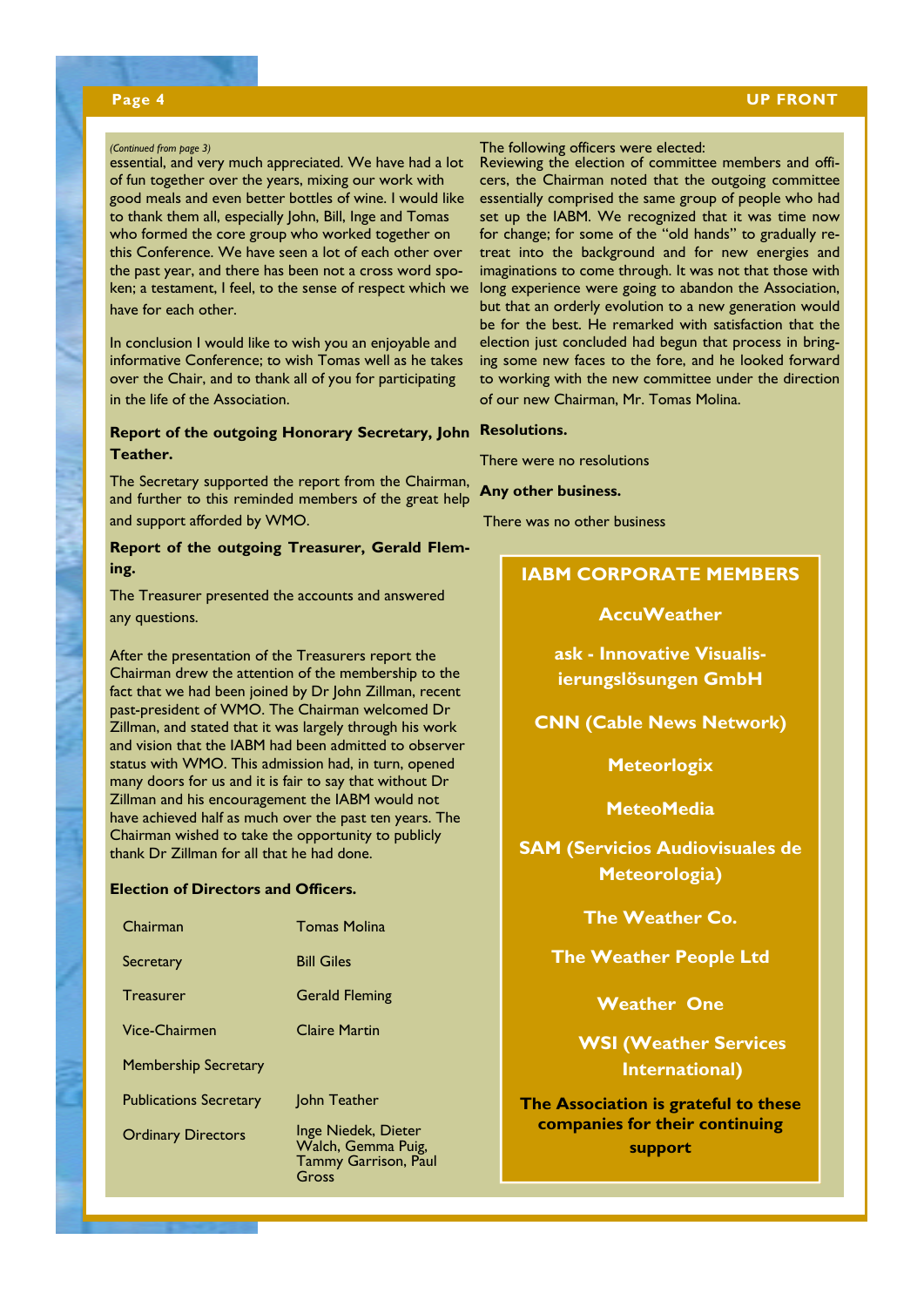## **UP FRONT** Page 5

## **The Bill Giles Report**

## **BBC Weather A new approach**

**A well trained forecaster, both in meteorology and broadcasting, is essential to get the weather message across to the general public. It is no use doing the best weather forecast in the history of the universe if that message is not delivered to the end user. To this end, in the United Kingdom, great store is attached to the meteorologist also having communication skills and nowhere is this more evident than on BBC television.** 

Over the past 50 years many of the met office forecasters have become very well known and respected but, coupled with investment and training, there has been a revolution in the meteorological fields that can be shown which exploded at the introduction of computer graphics in the 1980s and now, it could be argued, have imploded in recent months.

Prior to the 1970s the weather maps on television were largely hand drawn on sheets of Perspex, often live on air. In fact one broadcaster, Bill Bruce, was ambidextrous and his " party piece" was to draw a synoptic chart starting with his left hand and completing it with his right.

The first television weather broadcast on the BBC was right at the beginning of television in 1936 but it wasn't until 1954 that a presenter was used in shot-a meteorological office forecaster who gave what was, in effect, a meteorological briefing. The weather broadcast, until very recently, consisted of two main components- firstly the meteorological charts, such as the Atlantic synoptic chart with fronts and isobars, and secondly weather maps with symbols. Prior to the 1970s the only weather symbols that were available were the international ones. These were not self explanatory (for instance a triangle denoted showers and a comma drizzle) and because most people didn't know these codes they had to be explained to the viewer.

In the mid 1970s a series of self explanatory magnetic symbols were developed which were placed on a metal board, and then some semblance of movement of the weather was possible by changing the symbols on the map, but this was very cumbersome and could cause problems when the symbols fell off.

In the early 1980s electronic graphics were being introduced and the BBC wholeheartedly embraced this change. It meant that the presenter now had much more data and information to use in the broadcasts, and this changed the whole essence of the way the weather story was told.

Up until the introduction of computer graphics the broadcaster had to find ways of filling all the time allotted, but with the advent of a large number of meteorological fields now available, which were quickly and easily downloaded, the task had change to one of editing rather than filling.

Some broadcasters fell into the trap of trying to show too many maps whenever there was severe weather and only ended up in confusing the viewer, so a great deal more thought had to be put into what maps to show, and in what order, to get the weather message across.

During the 1980s and 1990s the use of computer graphics gradually evolved to such a stage



that most of the viewing audience became very comfortable with them, and using a combination of synoptic charts, radar, forecast rainfall and symbols maps, the weather forecast was held in high regard and, in its heyday, had audiences in excess of 10 million at peak viewing.

But in 2005 a completely new approach was unveiled which appeared to dismiss almost all of the success that went before it. The new system is good but I feel it is not used to advantage. Gone, almost completely, are the Atlantic synoptic charts which many people in the United Kingdom felt comfortable with, and completely gone are the symbols only to be replaced by a map of the country showing brown for cloud and a lighter brown for sunshine. So on a completely sunny day, or indeed a completely cloudy day with no precipitation, the presenter stands in front of a blank map.

They have to spend such a great deal of the broadcast time explaining what we are looking at that no longer do we have forecasts regularly extending out to four days, but we have to be content with just 24 hours and perhaps a passing reference for the following day.

So with no symbols it appears that the BBC Weather Centre has regressed to that of the early 1970s- a truly cyclic equation!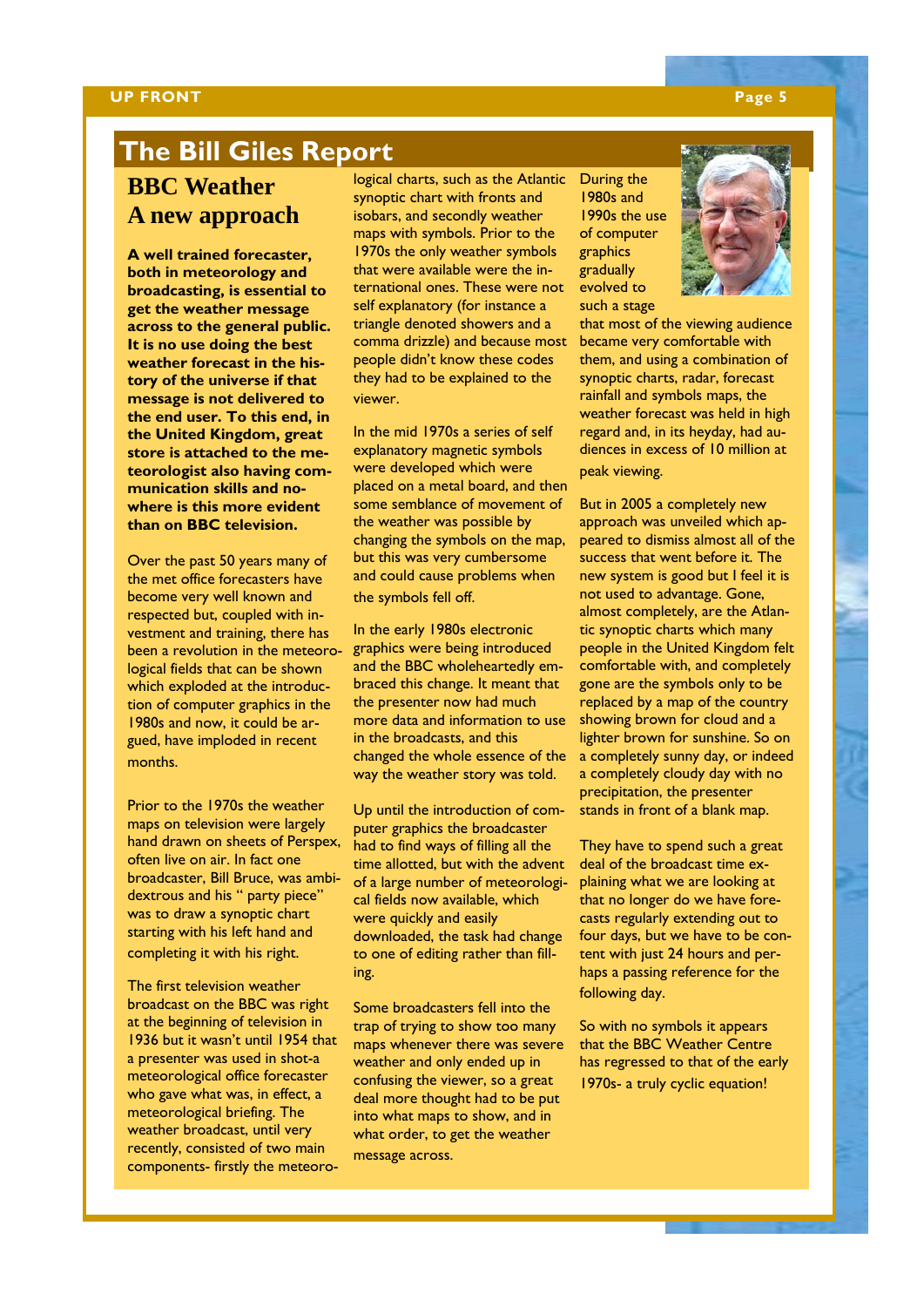## **The Impact of Television Weather Presentation in Africa**

By Samuel W. Muchemi Kenya Meteorological Department

*NICAL CONFERENCE ON PUBLIC WEATHER SERVICES in St Petersburg, Russian Federation, 21-22 February 2005* 

## **1. Introduction**

Since the 1960's there was presentation of weather on television in many African countries in many varying forms. Television as a tool for disseminating weather and climate information by national meteorological services was adopted in many African countries during the last twenty years. Television was an option of choice because of its extensive graphics capabilities to represent different weather phenomena as well the capacity to transmit sound. Television is a tool that allows dissemination of information in an entertaining, informative and educative manner. With many national weather services embracing TV weather presentation, there was resounding impact of this tool in many African countries. This write-up seeks to highlight the impact of this development as well as point out challenges that accompany the initiative.

## **2. A short History**

Weather presentation in Africa started many about twenty years ago in a few countries. In the beginning, National Weather Services (NMSs) either made arrangements for meteorologists to present weather from the broadcasting houses or provided forecasts for the media to package and broadcast. However, it was in 1991 that the 11th WMO Congress established the Public Weather Services (PWS) Programme. Its implementation started in 1994 with many countries embracing it in the late 1990s. With the introduction of the PWS programme of WMO, many National Meteorological Services in Africa established PWS offices. The PWS offices served as a springboard for building capacities for national meteorological services to provide comprehensive weather services to the public. One important component of the initiative was the creation of television weather studios. Other capacities hitherto alien to meteorological services that were also created, were radio, Internet and desktop publishing systems. This catapulted national weather services to the world of media, a field far removed from

*This talk was Presented at the CBS TECH-*weather science per se but essential to dissemination of weather and climate products to the public by meteorologists themselves.

> Through the Voluntary Cooperation Programme (VCP) of the WMO, resources for realization of equipment and/or training were availed to Africa. The UK Met Office, NOAA, WMO and other donors made a huge contribution to the initiative. These countries included Kenya, Uganda, Ethiopia, Tanzania, Namibia, Niger, Senegal, the Seychelles, Nigeria and many others. In Africa, some countries benefited from African economic groupings to establish their PWS components such as did Djibouti whose studio equipment and training was funded by Intergovernmental Authority on Development (IGAD). The African Centre of Meteorological Applications for Development (ACMAD) solicited resources that saw many African countries establish their weather studios and their staff trained in production of weather programmes. Training on weather presentation took place in ACMAD, the Institute for Meteorological Training and Research (IMTR) in Nairobi and in own national meteorological services.

## **3. Impact of TV Weather Presentation in Africa**

### **3.1 Increased Visibility**

One important contribution of TV weather presentation to national meteorological services was the enhancement of their visibility. Before the advent of TV weather presentation in Africa, many meteorological services were little known. They were relegated to low stature administrative structures and were not sufficiently visible. Consequently, the public had no confidence in weather forecasts and warnings coming from them. Hence, otherwise preventable loss of life and property used to occur. They also attracted little state funding. This changed when NMSs could talk directly to masses through television. Suddenly, NMSs were rendered clear in the eyes of the public, conspicuous and distinguishable as institutions playing an important role and no longer concealed. This had the effect of many users approaching meteorological services requesting for specialized services.

In the Kenya Meteorological Service, for example, television stations were competing for packaged weather broadcasts, the agricultural, livestock, energy, filming, insurance, water and disaster management sectors initiated or increased their requests for services and products. The public also saw a new source of information for weather-related activities. Hence there was increased demand and usage of weather information.

## **3.2 Improved relations with the Media**

The introduction of weather studios also increased the interaction between the media and climate scientists. It resulted in the media being invited to press conferences, media briefings and to workshops and seminars where a healthy relationship between the media and meteorologists started to develop. In the past the meteorologist treated the journalist with suspicion and the journalist, not understanding the tools of weather forecasters treated the forecasters with little respect. The effect of the interaction meant increased reportage of weather forecasts and weather stories in the print and electronic media. This was to culminate in formation of networks such as the Network of Climate Journalists for the Greater Horn of Africa (NECJOGHA), coordinated from Uganda. Similarly there are national chapters of this regional network such as the Kenya Network of Journalists and Meteorologists (KENJOM). Through these networks, there are initiatives to encourage young journalists to take interest in reporting climate issues such as climate change as well as educate the public on concepts such as El Nino etc. It has also provided a forum for climate scientists and media players to learn from each other. For instance meteorologists have been trained by journalists on packaging of weather information for use by journalists. They have for example learned how to format a press release in a manner that would make it unlikely for information it carries to be distorted by journalists during editing. The journalists have in turn learned meanings of certain meteorological terminologies such as basic concepts of meteorology for more accurate reporting.

*(Continued on page 7)*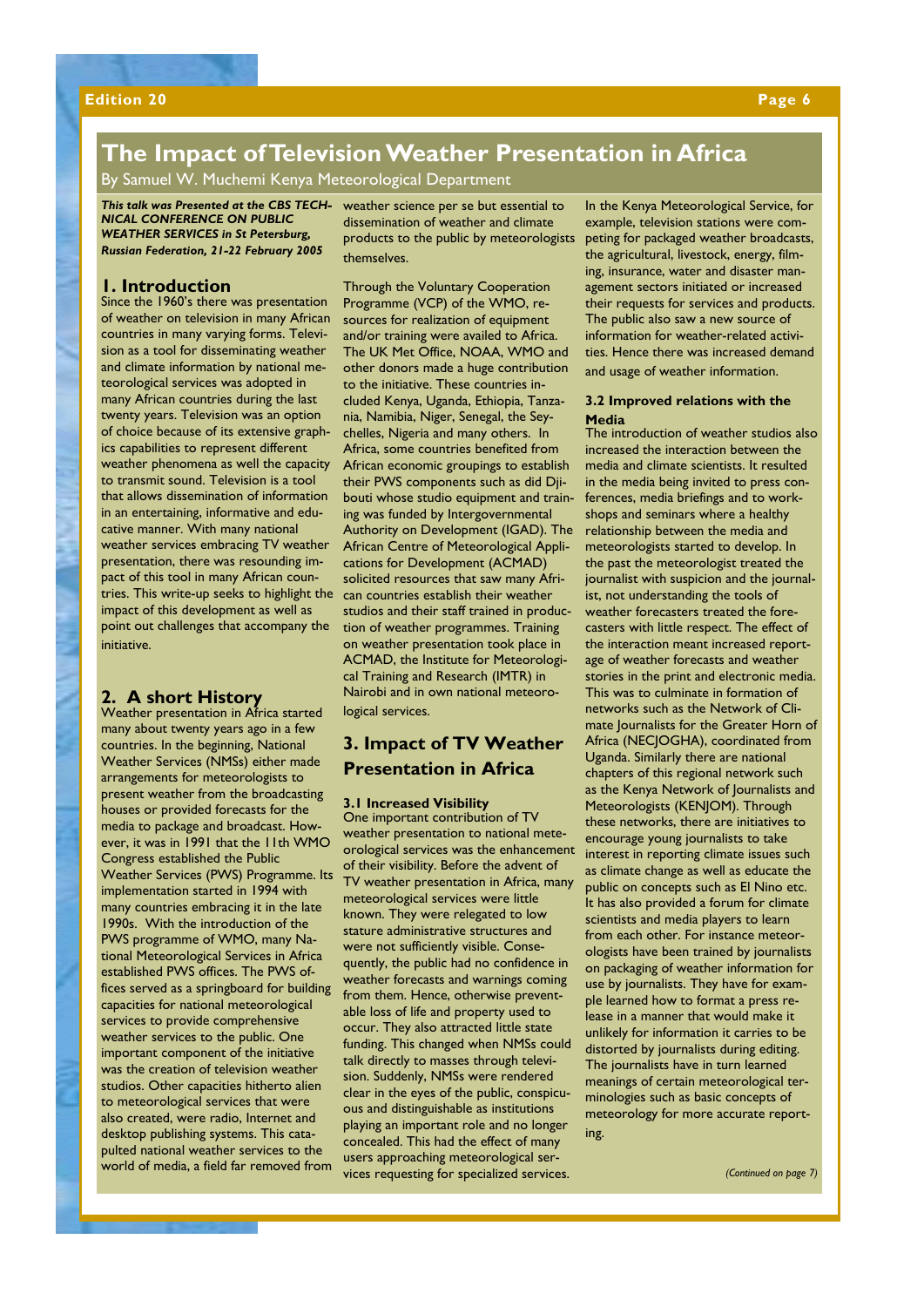## **UP FRONT Page 7**

### *(Continued from page 6)*

## **3.3 Weather Studios as Training Facilities for the Public**

Media training institutions recognized PWS studios as facilities to which they could take their students for industrial attachments. This resulted not only in benefiting the students themselves, but also the meteorologists who learnt from the students added skills in production of TV programmes particularly in video shooting, script writing, editing etc. This resulted in production of weather documentaries that were in turn used in showing to visiting parties of school children, which contributed to public education.

## **3.4 Contribution to Disaster Man-3.7 General Development of agement**

Another area that has grown as a result of TV weather broadcasts is the disaster management area. Relationship with the media created a faster means of getting weather warnings out more rapidly to the public and policy makers. Government institutions charged with responsibilities of ensuring public safety could no longer blame meteorological services when they failed to respond to warnings sufficiently. The public would be witness to the fact that warnings were issued on time. There are several examples of the effect this has had in the severity to which populations have been affected by hazardous weather. The drought of 1984 caused many deaths and displacement of people in the Greater Horn of Africa. However, the 2000 drought, which was even more severe in intensity, affected far less people and caused few deaths. This was partly because there was increased dissemination of warnings, much of which happened through television.

## **3.5 Sensitization of the Public to Available Services**

Television weather presentation in Africa served to quickly and costeffectively sensitize the public and policy makers on the services available in their national meteorological services and the instances where authorities charged importance of factoring climate predictions to all sectors of the economy. This in turn enabled most meteorological services to attract more government funding and support. This will eventually result in better services to the nations by their respective NMSs.

### **3.6 Provision of Ground for Growth of Related Initiatives**

Establishment of weather studios created a breed of media meteorologists.

This provided ground for growth of related initiatives. In Africa, it was the concept of media meteorologists that resulted in the ACMAD conceptualizing the Radio Internet (RANET) Project that seeks to employ inexpensive modern technologies to getting weather and climate information to rural communities in their local languages. Through this initiative, it is possible for remote villages situated in areas without main grid electricity to receive web sites on computers without traditional Internet connectivity. This is a powerful tool that makes it possible to transmit information rapidly and to tailor it to specific needs of a community.

**Communication Skills in NMSs**  The advent of television weather presentation impacted on the presenters themselves as well as on other officers whose duties included communicating information to the public and the media. Due to the response from the public on the weather presentations, it was realized that meteorologists had been using terminologies that were incomprehensible to the viewers. Effort was made to simplify the language and to void it of jargon. This practice permeated to all modes of communication included the printed material.

## **3.8 Contribution to Development**

The sum total effect of improvement of weather forecast dissemination through utilization of television contributed to recognition of the fact that weather and climate should be factored into almost all sectors of the economy and even in dealing with health issues. This improved allocation of resources more efficiently for purposes of mitigating effects of expected extreme weather and taking advantage of opportunities offered by suitable weather. The full impact of this way of doing business contributed to reduction of loss of life during the many instances when drought was experienced. There were with storm water drainage in cities and in low-lying inhabited areas consulted NMSs for advice on what to do before a rainy season. Environmentalists too depended much on the credible presentations to plan their activities such as tree planting. While it is difficult to attach an exact dollar value of this impact, it is clear that it is significant and exceeds the costs of establishment of television weather presentation.

## **4. Challenges**

### **4.1 The Internet**

There is a general shift of policy in many African countries to remove NMSs from mainstream civil service and to make them semi-autonomous government agencies that enjoy a healthy amount of autonomy. This is meant to cause more rapid development of the services without heavy central government controls on areas such as procurement of instruments and other items, hiring of staff, determination of personal emoluments etc. This in turn requires that the NMSs generate revenue. This has necessitated sale of packaged weather bulletins to broadcast houses. However, broadcasting houses have found out that they could freely get weather forecasts on the web, their accuracy and dependability notwithstanding. Hence, the greatest challenge to television weather presentation today is the Internet. This has challenged the status of NMSs as the official single source of information. It has also resulted in the public receiving varying weather forecasts. This is particularly serious regarding daily weather forecasts. However, seasonal climate outlooks are not affected by this development since they are not overly availed on the web. This is important since the long-range forecasts are very useful in preparation for eminent threats from floods or drought.

### **4.2 Resources**

Television weather studios in some countries have also had the challenge of operating under tight budgets with inadequate funds to replace equipment. This has resulted in TV weather blackout at times. They are, however shortlived as public demand ensures that remedial action is taken quickly.

## **5. Conclusion**

Television weather presentation in Africa has achieved positive results in enabling NMSs render comprehensive service to the public. The initiative has fuelled improvement of collaboration between meteorologists and the media, which has enhanced rate and accuracy of disseminating weather stories and issuance of warnings. There has been a definite contribution to the effort of preventing loss of life and protection of property. This WMO initiative is a success that should be strengthened.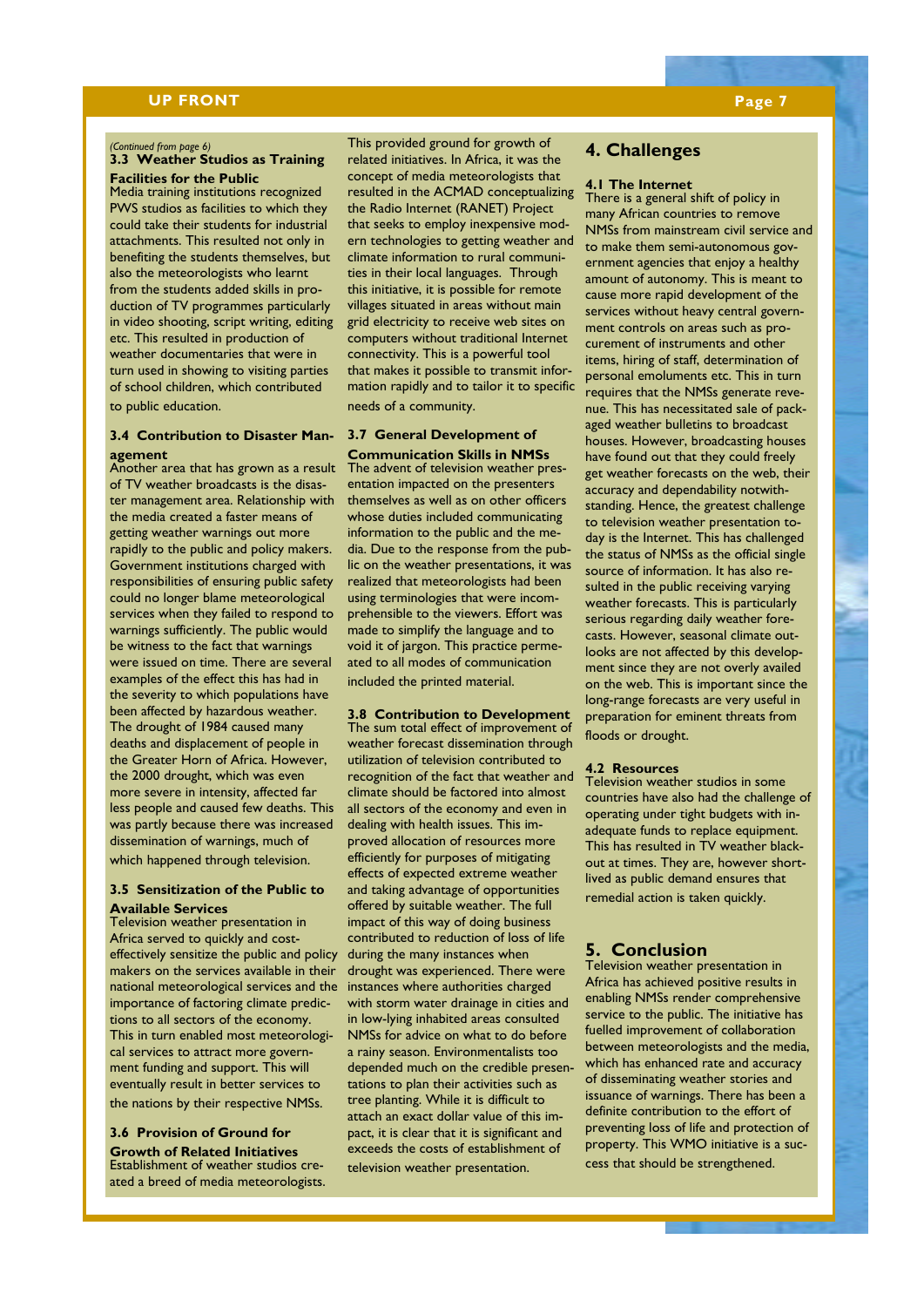## **Page 8 UP FRONT**

## **View from the Chair - Tomas Molina**

**One year in the chair. It has been a busy year for me. When I went to my news director and told him that I had been elected as the new chairman of IABM, he asked me about the "real time involvement" of this chair. I told him that "only a couple of meetings a year" but I have to say that it has been a great experience but also a great number of meetings and texts and e-mails writing.** 

In this year I have realized that there is a big need of hearing the voice of the weather broadcasters around the world. From government bodies, to meteorological societies, and scientific committees, many of them have realized that our experience as a "weather science tellers" to broad audiences may be a good help to bring other difficult topics to the media.

You know that in many European countries, and in the USA, there is a great concern about the "public understanding of science" and especially in southern Europe, about the social economical return of the investment in science. Meteorology, weather forecast and climate research, are some of the best options to let people understand about the importance of science, research and innovation.

We can also bring to multidisciplinary, but mainly university Scientifics, groups, the different view of a media person with scientific background.

This has been my case this year: as a chairman of IABM, I have been invited to participate in several commissions, and technical groups to work in the whole idea of the public understanding of science, and It has been an excellent experience. I know that some of you are involved in similar projects, and I encourage all of you to do so if you have the chance to participate in similar projects.

As you have read in this UP FRONT, we continue to work with the 2007, and the Monterrey Forum Universal



**Tomas Molina - the Chairman of the IABM** 

of Cultures in our wish list. We are on the final list of projects to be considered to be part of the event. The big success of our Barcelona Congress is our best chance to go for the second one.

You have also read that we are working again with the accreditation procedure for broadcast meteorologist. You can read in this issue some of the requirements for the candidates and the overall philosophy of the procedure. We have realized that every country has its own cultural aspects that have to be taken into account, and this has to be done by local people.

An other important issue is to relay in meteorological societies and real weather broadcasters to judge on the video submitted by the candidate. An accreditation has to be a professional tool for broadcast meteorologist that shows his or her aims for continuous professional developing and is committed to use official information for weather watches and warnings.

One last thing to highlight from this year on the chair is the economic matters. You know that we are modest organization that is run on our annual fees. We are trying to find other sources of funding, but we still need everybody's contribution to bring this UP FRONT to your homes.

In our next AGM in Washington we will have the chance of meeting personally, but if you need anything from this chair or this board, just contact with me. There are always a couple of seconds more to bring to IABM, as I always tell to my news director.

*Tomas Molina Chief Meteorologist Televisió de Catalunya Chairman IABM* 

## **MONTERREY 2007**

The committee would welcome suggestions for the daily lecture topics for our next conference in Monterrey, Mexico probably being held in the last week of October 2007.

Please email secretary@iabm.org with your ideas.

**The IABM only survives through the funds raised by subscriptions. Have you paid yours? You can do it on-line through our website at www.iabm.org**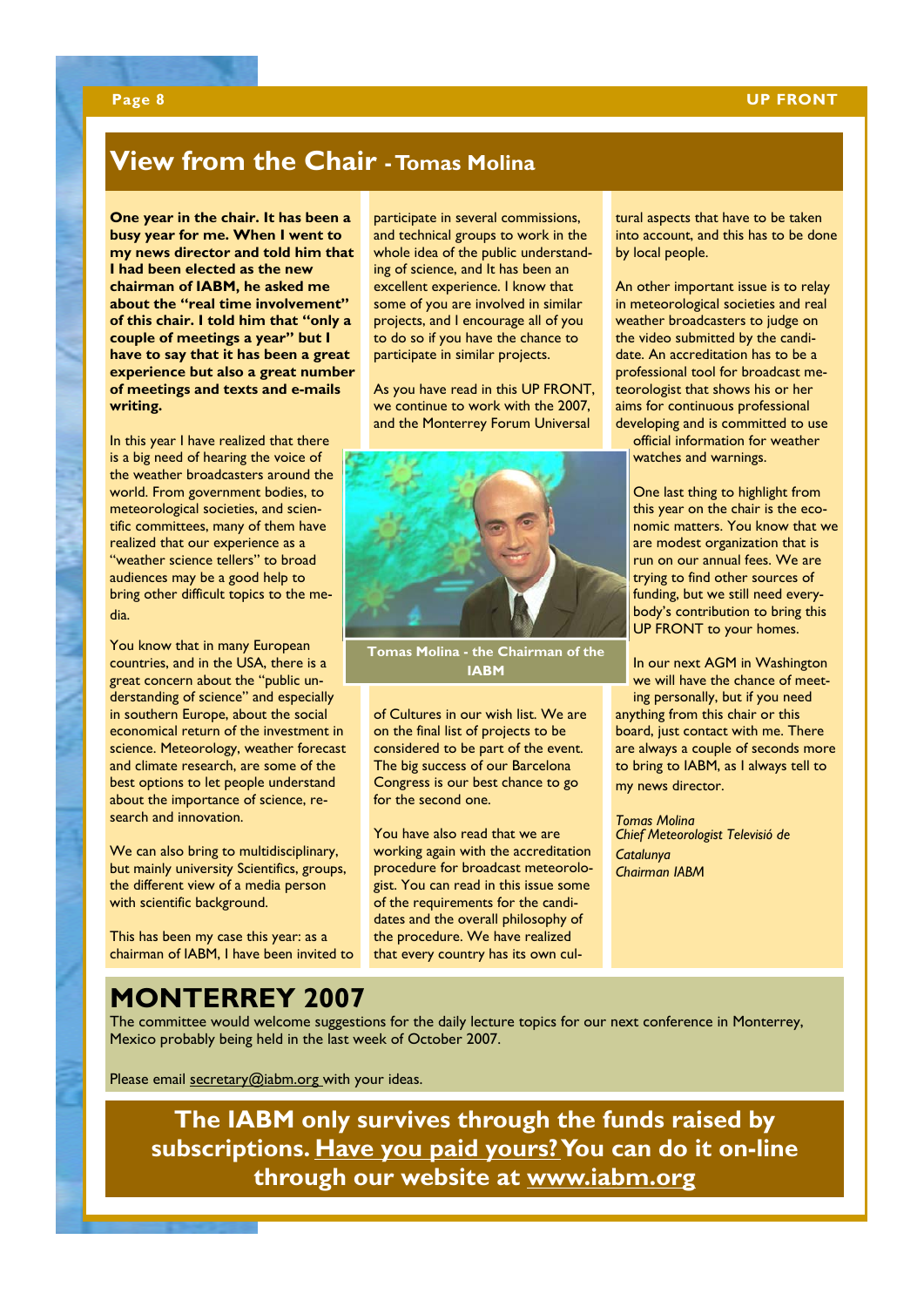### **Edition 20 Page 9**

## **Trends and Technology in the Media – Weather Broadcasting in the next 20 years.**

Gerald Fleming, Chairman of the WMO Expert Team on Media Issues

## *A paper delivered at the WMO Technical Conference on Public Weather*

### *Services at St Petersburg, Russian Federation, February 21st / 22nd 2005*

The media moves at an ever faster pace, and those of us working in NMSs around the world who work directly with media organisations have to run fast to keep up. In this talk I will attempt something very brave and foolish; I will take my forecasting skills, heretofore applied exclusively to the atmosphere in the midlatitudes, and focussed on no more than the upcoming ten days, and apply them to the crazy and volatile world of the media, focussing on not just ten weeks or even ten months, but on two whole decades!

My only reassurance is that I am unlikely to be back here in twenty years time to answer for the results of my predictions and to compare them with the evolved reality!

Nonetheless, to give a little background, so that you can assess my own perspective on this topic; I joined the Irish Met Service, or Met Éireann as it is now called, in 1980, so I have 25 years of work with an NMS to celebrate this year. I commenced regular television broadcasting with Radio Telefís Éireann, Ireland public service broadcaster, in 1985, so I have seen 20 years of development at first hand. I have seen what has happened in the past two decades; I will try to extrapolate forward as to what might happen in between now and 2025.

My ideas here are informed by the discussions I have had with many colleagues from around

the world at meetings of the ET / Media Issues, and more particularly at a recent meeting on an Expert Team on Presentation Skills in Sweden last September, which I chaired. This meeting drafted a set of Guidelines on presentation skills, and in doing so confronted the changing world of communications technology. These Guidelines are at an advanced stage of editing, and should be published later this Spring.

We begin with television, still the pre-eminent medium of mass communication. When we look at weather broadcasting on television, we need to

people who do on-screen weather broadcasting in the USA (not all of them as a fulltime job!); this may be comparable with the total number of television weather broadcasters in the rest of the world!

Europe. Twenty years ago all broadcasting in Europe was dominated by public-service media organisations such as the BBC, TVE, ZDF, RAI and so on. There is now a plethora of broadcasters, but public and private sector, and the availability of satellite means that anyone who puts a 1m dish on the side of their house can receive literally hundreds of channels



make four different geographical subdivisions;

1. The USA. This is the most developed market for weather broadcasting, with over half-a-century of practice and experience. It is characterised by the (almost) complete hand-over of responsibility for weather broadcasting to the private sector. Weather broadcasting is therefore driven primarily by the broadcast companies themselves, and has evolved its own set of standards (AMS / NWA Seal of Approval) and career structure. There are probably 400-500

(although whether you might actually want to watch most of them is an entirely different matter!). The public broadcasters have, by and large, retained their position as being strong (if not pre-eminent) in their own core markets, but their very raison-d'etre is constantly being challenged and their access to public funding, through licence fees or some similar scheme, may not last the next two decades. At the moment broadcasting in Europe is something of a free-for-all; indeed there are interesting parallels to be drawn in this regard between the business of broadcasting

and the business of meteorology. The formation, strengthening and expansion of the EU has meant that this organisation now has a major role in shaping the future of both industries. However the language and cultural difference from one European country to another are also a significant factor and ensure that the model which operates in the US is not transferable across the Atlantic for application in the "Old World".

3. Asia. I do not know a lot about the specific situation regarding broadcast meteorology in Asia, but it seems to me that it shares some characteristics with the US (private-sector led, entrepreneurial) but with much more strict government control. Certainly, when it comes to issues such as the "Single Official Voice" principal it seems that the structures exist in many Asian countries to ensure that this principal is carried through effectively.

Developing World. In the developing world the business of weather broadcasting is at a much earlier stage of development. The markets are small, the meteorology is frequently different; the languages vary; in these countries weather broadcasting is provided through the state agencies, or not at all. These countries need both access to the technology and know-how of the developed world and protection from the "globalisation" of weather information so that they can develop their own indigenous services and build them to a high level of quality to meet the specific needs of their own peoples.

In discussing the development *(Continued on page 10)*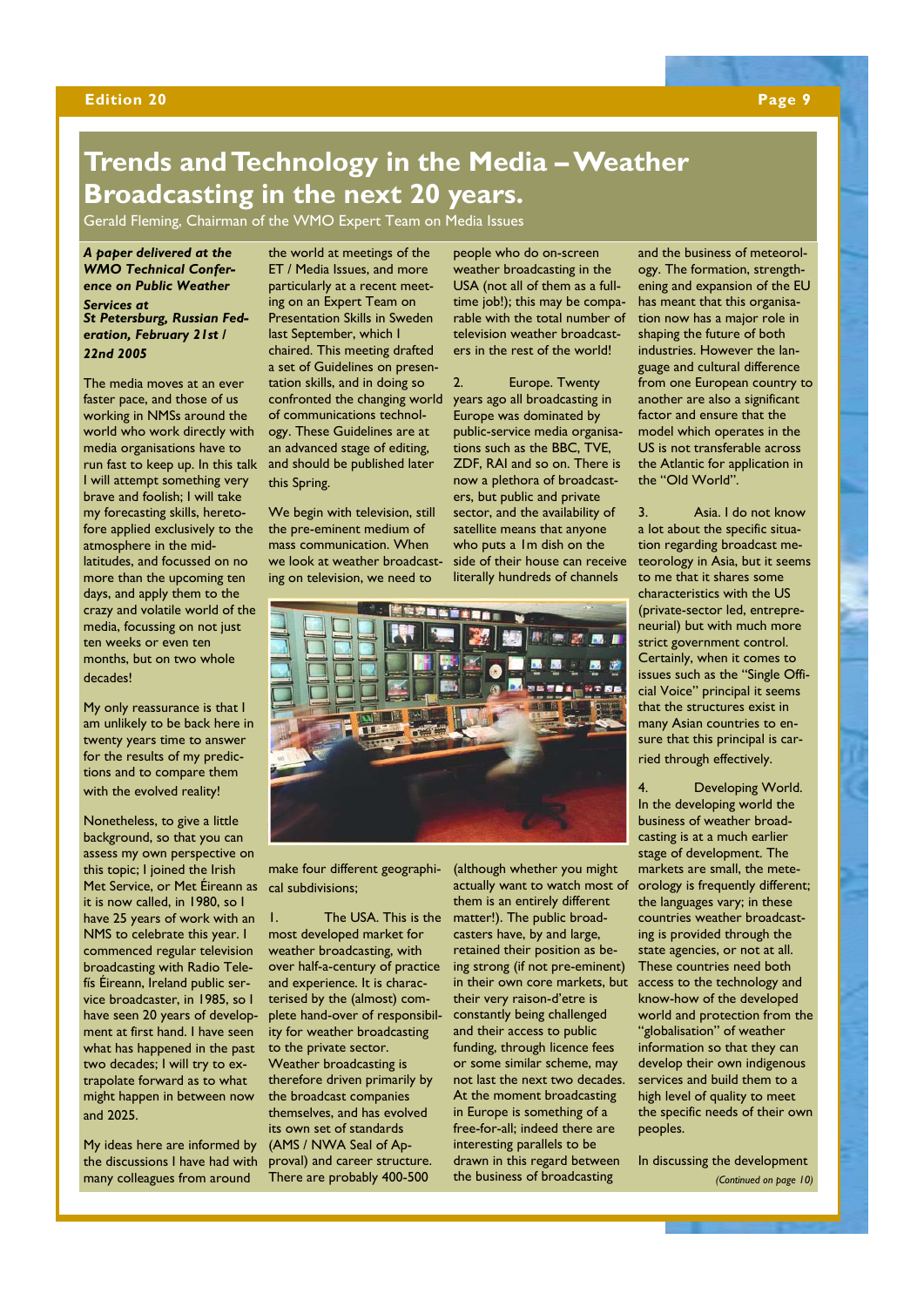## **Page 10 UP FRONT**

### *(Continued from page 9)*

and possible difficulties to be faced by weather broadcasting in the coming decades, my thoughts will be informed primarily by the situation in Europe, the region I know best. However I hope that they have a more general resonance world-wide.

Mention of globalisation above 2. Will governments (through brings us to a key factor which will underlie the development of weather broadcasting over the coming decades. Broadcasting in the recent decades was largely through technical channels that had a limited reach. Thus, Swedish broadcasts, for example, were seen largely in Sweden, with a little overspill into neighbouring countries. There was a natural geographical (and cultural) region which the weather broadcast could focus on.

Now, a weather broadcaster is expected to cover the likely meteorological developments in a wider region; perhaps a whole continent; perhaps also a favoured holiday resort which may be on the other side of the world.

At the same time there is a focus on local knowledge; bringing the forecast information right down to the mesoscale. Twenty years ago the television forecast was concerned primarily with the forecast of national weather over a period of two or three upcoming days. Now the forecast may be continent wide in its scope, or even world-wide. On the other hand it may focus on a specific time and place; a forecast for a big football match, for example. The forecast may look at the upcoming hours in one minute, then go on to consider the week ahead. There is, therefore, been a multiplication of the scales of interest both in time and in space – and this poses a very different challenge to the provider of weather information. We will

come back to this point later, when we consider other new communications technologies. Key questions in television weather broadcasting are:

1.Will all television weather eventually devolve to the US model, or are there other solutions?

public sector broadcasters) continue to have an involvement?

3. What are the roles of the private sector vis-à-vis the public sector – both in broadcasting and in meteorology?

While Europe has a mix of public and private sector, it has seen an explosion in the number of available channels. The number of viewers is increasing at a far faster rate than the number of poten-

tial viewers

(which may, in total, actually be going down). The implications are obvious; fewer viewers per channel. This, in turn, means less income per channel, which translates into lower resources for programme-making per channel. It all adds up to cheaper television – in every sense.

To some extent this lower cost/revenue is enabled by the fact that technology for broadcasting (cameras, sound desks, transmitters etc) has become more affordable, so the capital cost in setting up a broadcast station has decreased substantially. Fewer people are needed to operate this technology, so the running costs have also decreased. Unfortunately, in many cases, the production

values (which really translate into the time available for researchers, designers, directors, presenters and producers to work through and optimise their ideas) have also been dragged down.

For providers of weather information, the landscape has changed drastically. From having, typically, one high quality (and high-value) client, the NMS (or private sector weather provider) must now deal with a multitude of lowvalue (and often low quality) clients.

Will this trend continue? Will there be continue to be a proliferation of broadcasters,

> or will there be a process of fallout and consolidation, whereby the weakest go under and a few strong businesses buy over these smaller stations, so that we end up with just three or

four large players in the business? To some extent we can see this happening in European aviation, with "flagcarriers" merging completely or forming alliances so that they can successfully compete with the aggressive privatesector low cost operators. This may have to happen in broadcasting – and/or in meteorology

I think the key point in Europe (and one which will eventually be faced by broadcasters in most developing countries) is whether society and politics will allow the retention of the licence fee to public-sector broadcasters.

The licence fee provides a financial "breathing space" and tion is evolving (not just in enables the public sector to

offer quality – in reality to set the standards. I believe that the appreciation of the value of cultural difference between peoples, and the desire to maintain and even strengthen cultural diversity, while simultaneously moving towards political union, will inform governments in maintaining this lifeline to public sector broadcasters. The challenge for Met Services is then to forge alliances with these public sector broadcaster and to match the quality of broadcasting with quality of forecast services; giving the public an overall high-class service in return for their licence fee and tax "Euro".

The proliferation of channels has a consequence for the manner in which weather is presented in television. I think (and perhaps I would think this, as a weather presenter!) that not enough attention is paid (in Met Services, certainly) to the importance of the person who actually fronts the weather presentation. A forecast is, after all, an opinion; a statement of belief as to what will happen in the future. A forecast that the viewer does not have confidence in has no value. The presenter of the forecast must carry, to the viewer, a sense of trust, of knowledge, above all of credibility. The strength of the brand in the pubic mind is intimately bound up with their reaction (conscious and unconscious) to the person who presents the forecast. Met Services have to give more attention to this; some seem to think that a person who is a good forecaster is automatically the best person to present the forecast on television. This is a constant source of difficulty on the interface between and media and meteorology.

However the proliferation of television channels means that a different style of presenta-*(Continued on page 11)* 

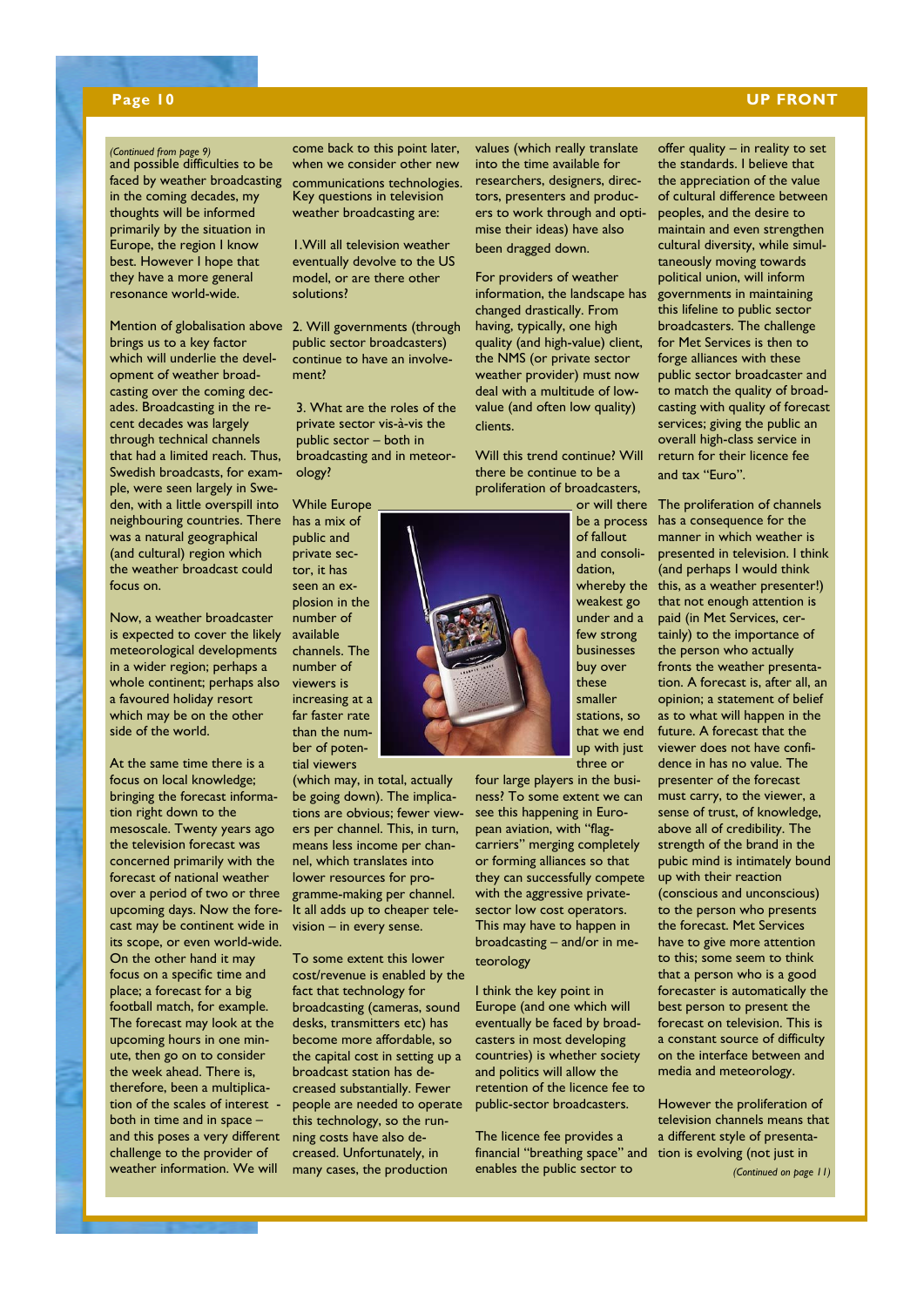## **Edition 20** Page 11

## *(Continued from page 10)*

weather broadcasting, but in all broadcasting). Television channels now often remind me of five-year old children in school competing for the teacher's attention; it's about the person who shouts loudest and is the most insistent. With so many channels to choose from, and the remote control close at hand, presenters have to be able to grab the audience attention and hold it at all costs – which militates against the slower, more gentle, more thoughtful, intellectual style of presentation. Presenters now seem to fall into one of two categories; the outlandish and memorable, or the drab and forgettable. Building a relationship of identity between a weather presenter and a viewer takes time, but these days' people just don't spend the time looking at one channel, and it is much more difficult to build that relationship of trust and credibility.

Writing recently in the IABM magazine, Up Front, the retired British weather broadcaster Bill Giles mused on the retirement of his colleague for many years, Michael Fish, who had chalked up 30 years as a weather broadcaster on BBC. In the Seventies and Eighties a small team of forecasters presented weather on the BBC, which was one of two dominant channels in the UK. Thus, ner that builds of the strength the weather broadcast team were readily recognisable to almost every British citizen, and carried a very strong brand image for both the BBC and the UK Met Office. In today's fragmented market it is very difficult for their successors to achieve anything like the same level of personal connection with the viewer. "The times they are a-

changing" as Bob Dylan sang (or is even his voice now being lost in the cacophony of hip-hop, rap, garage music etc?).

So, the key dilemmas of

weather broadcasting come into focus. NMSs, through the excellence of the weather models which they have developed, and the tremendous increase in available imagery which they have promoted (satellite, radar, spherics etc) can now offer more and more weather products; products which are finely detailed in defining weather in both space and time. Furthermore, they can offer products of greater complexity, such as ensemble forecasts, which take time to understand and explain. While the expansion of broadcasting means many channels hungry for content, there are pressures for that content to be simple, accessible, and intellectually undemanding; driven by

can shape society is the growth, and the manner of use, of mobile phones. It is a tremendous leap, conceptually, from dialling a number that connects you with a fixed location (where you hope the person to whom you wish to speak might be), to dialling a number that connects you with a specific person, no matter where in the world that person might be. The availability of this technology, and its spin-off uses such as text messaging, and now image messaging, enables new modes of behaviour, both in personal and in business life. (Not all of these might be ranked as im-

An example of how develop-

provements, however!).



colour, movement and style as much as by quality of substance.

The challenge is clear – to find new and innovative ways to broadcast weather in a manof information no available, but to present this information in a manner that catches and holds the attention of the viewer. This will require a more open and creative approach by the providers of weather information, and a willingness to take on other skills than those traditionally found within Met Services.

### **Broadcasting via new technologies.**

Communications media both follows and shapes the society which it serves. A good example of how development in communications technology

ments in the communications media both shapes and follows society might be offered by the manner in which television has developed. In its early days it broadcast to the family group; imagining a number of people, from adults to children, sitting around the television at home and watching as a group experience. Many shows of the "variety and entertainment" nature were directly derived from theatre, where an audience sat down together to be entertained. Now we have a multitude of television sets in many homes; father can be watching a football match; mother a soap opera, children a music-video channel or possibly an educational programme. These are all clichés to some extent, but they help to define the demographic groups at whom television programmes are aimed and which inform the scheduling decisions of most broadcasters.

With so much of the western world of work now changing from the "nine-to-five, Monday to Friday" model many people are now working shift patterns (familiar to those of us in Met Services!) and television and radio programming must change accordingly. So to must NMSs who wish that their products and services remain relevant to the com-

munities whom they serve. Weather forecasts are information. To be of use, the information contained in weather forecasts must be available to inform decisionmakers at the time they make their decisions. If the decision to be made carries a major risk (a decision, for example, whether or not to erect a tower crane on a windy day) those making the decision will probably go out of their way to get the weather forecast, and will postpone their decision until they have a forecast pointing to acceptable conditions for the work at hand.

Most weather decisions, however, are of a lower order; not as much hangs in the balance, so to speak. Nevertheless the "correct" decision will confer benefits upon the person who has a choice to make. The overall benefit that a Met Service offers to an economy is measured in the totality of these small decisions, each of which is almost insignificant but the sum of which enables the more efficient functioning of economic activity and of society generally. The key, therefore, is to make weather information easily available so that those who need it can get it without difficulty. The key word is accessibility. In terms of how we broadcast, or distribute, weather information, the challenge is to make it available

*(Continued on page 12)*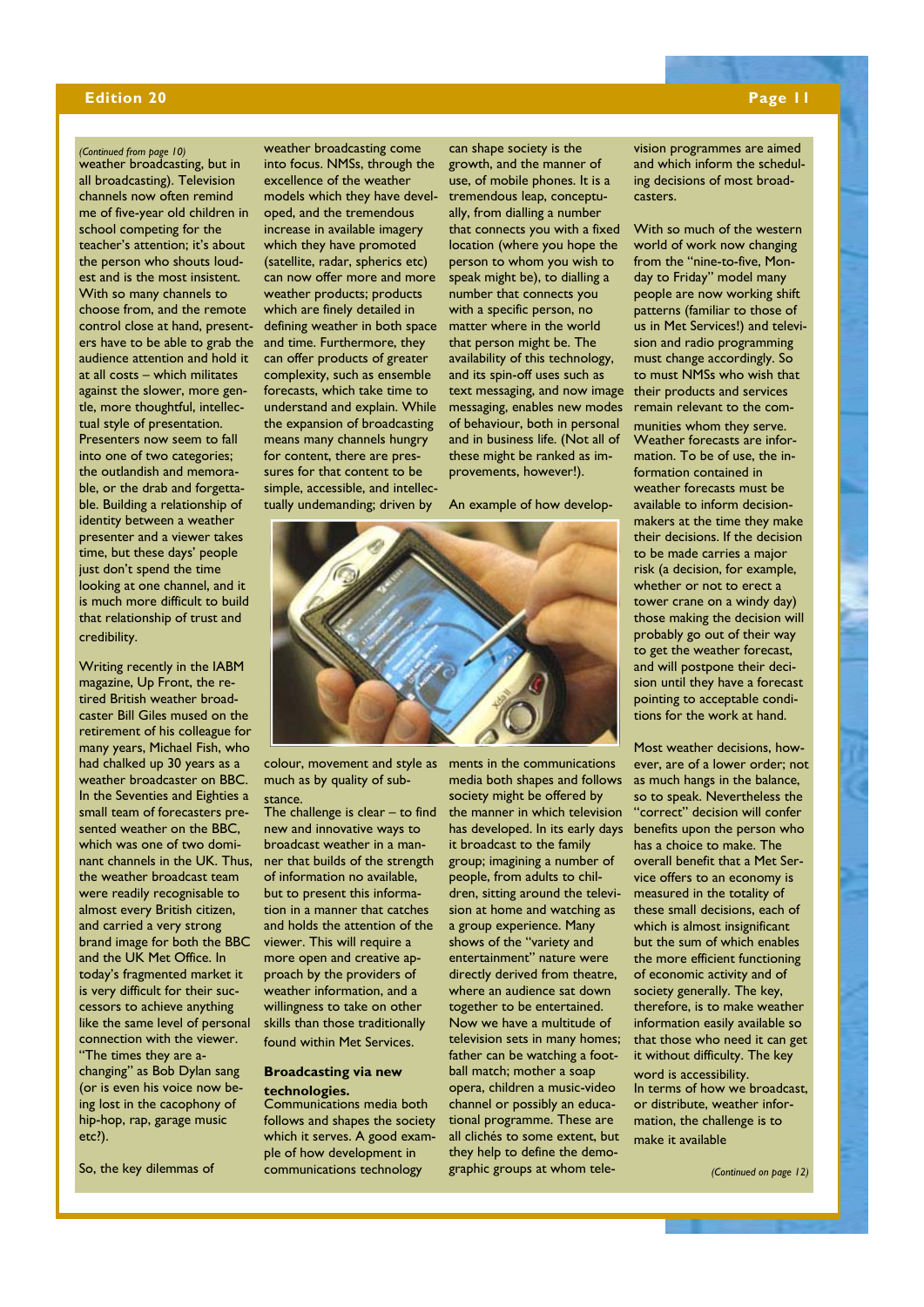## **Page 12 UP FRONT**

### *(Continued from page 11)*

- Everywhere
- All the time
- Immediately
- **Cheaply**
- With relevance

From a model where weather information was distributed "point to point" (one forecast office briefing one weather broadcaster who would present the same message to all the populace, or one forecaster directly briefing a person who had a specific decision to make) the model in the future must encompass a whole variety of formats; must be available on a multitude of platforms; must supply sufficient local detail to allow individuals to make relevant decisions; must be accessible round the clock; must be easily affordable.

The model will be one of a "pull" system whereby the user generates a request, and that request is answered quickly and relevantly.

How can an NMS possibly support all these diverse demands? The challenge is twofold. The first challenge is to prepare a certain amount of .<br>"basic" forecast information which will be sufficient to respond to the great majority of user demands. This is already being done in most NMS's, however in future it will need to be re-cycled, reused and re-packaged through many different formats to make it easily available on platforms such as:

1. Mobile phones (text and graphics)

2. Personal Data Assistants (PDAs)

- 3. Mobile television
- 4. Mobile internet access

The second challenge is perhaps more demanding; it is to create a database of weather information, and then provide the structure whereby this can be interrogated by a user

to provide them with exactly the information they require in time and in space, and with the necessary resolution and response time. This is the only logical way in which to provide specialised information in a cost-effective and time-effective manner. The WWIS and SWIC websites are a step in this direction, providing city forecasts and warnings of severe weather on a global scale; the idea needs to be scaled down to

may be doing the most important job of all in the background, but in these competitive times every government service must justify its existence and its work, and this is surely made easier by the provision of high-quality services direct to the broad range of users – who are also the taxpayers. The flow of information in 21st century society is primarily controlled not by those who produce the information itself, but by



national or even provincial level to provide an analogous service for the everyday user.

These imperatives have implications for the underlying technology, and how it is designed. The use of open standards like XML, and emerging digital broadcast technologies like IP Datacast, will underpin the exploitation of demand for mobile, alwaysavailable weather information. A basic question to pose at this stage is whether National Met Services should be engaged at all in providing for this type of market. The danger is that, if an NMS is not so engaged, it can lose its visibility and become simply irrelevant to the needs of users. It

those who direct the means of communication – in a word, the media. An NMS that stands aloof from engaging with the media, in all its forms, is allowing itself to become very vulnerable.

## **A Challenge for Met Services:**

At almost every gathering of Met Service people; be it under the auspices of WMO or otherwise, you will hear criticism of the media. The criticism is often – indeed usually – justified. The Internet has been around for about a decade now and, uniquely, it offers organisations like Met Services the opportunity to become their broadcaster. If

we ask how many NMSs have risen successfully to grasp that challenge, the answer has to be – very few.

Met Services contain within their ranks many of the skills and resources that might allow them to exploit the Internet to the full. They are a repository of high-quality information, which is in demand. They are comfortable with communications technology, as they must employ it in their core activities. What they frequently lack are the additional skills needed to take marry the information with the communications technology to create a quality service. Among the skills which are needed, and which are frequently foreign to Met Services, are:

§ Design skills

§ Creativity

§ Concepts of editorial responsibility and freedom

Presenting information in a visual format requires a high level of design awareness. How much can a person take in by looking at a computer screen? What colours work best for maps, diagrams, charts? What font looks best, and is easiest to read? These skills do not come naturally to those trained in mathematics and science. Similarly, while creativity is very important in all the sciences, including meteorology, it is necessarily constrained by the laws of science; the sort of creativity required to develop and market an innovative product or service is of a different type and order.

Most people from Met Services find the ideas of editorial control and responsibility difficult to come to terms with. An editor must, of necessity, be a kind of dictator, whose word is absolute law. An editor will make a decision on what they "feel" is right, and they will not usually be

*(Continued on page 13)*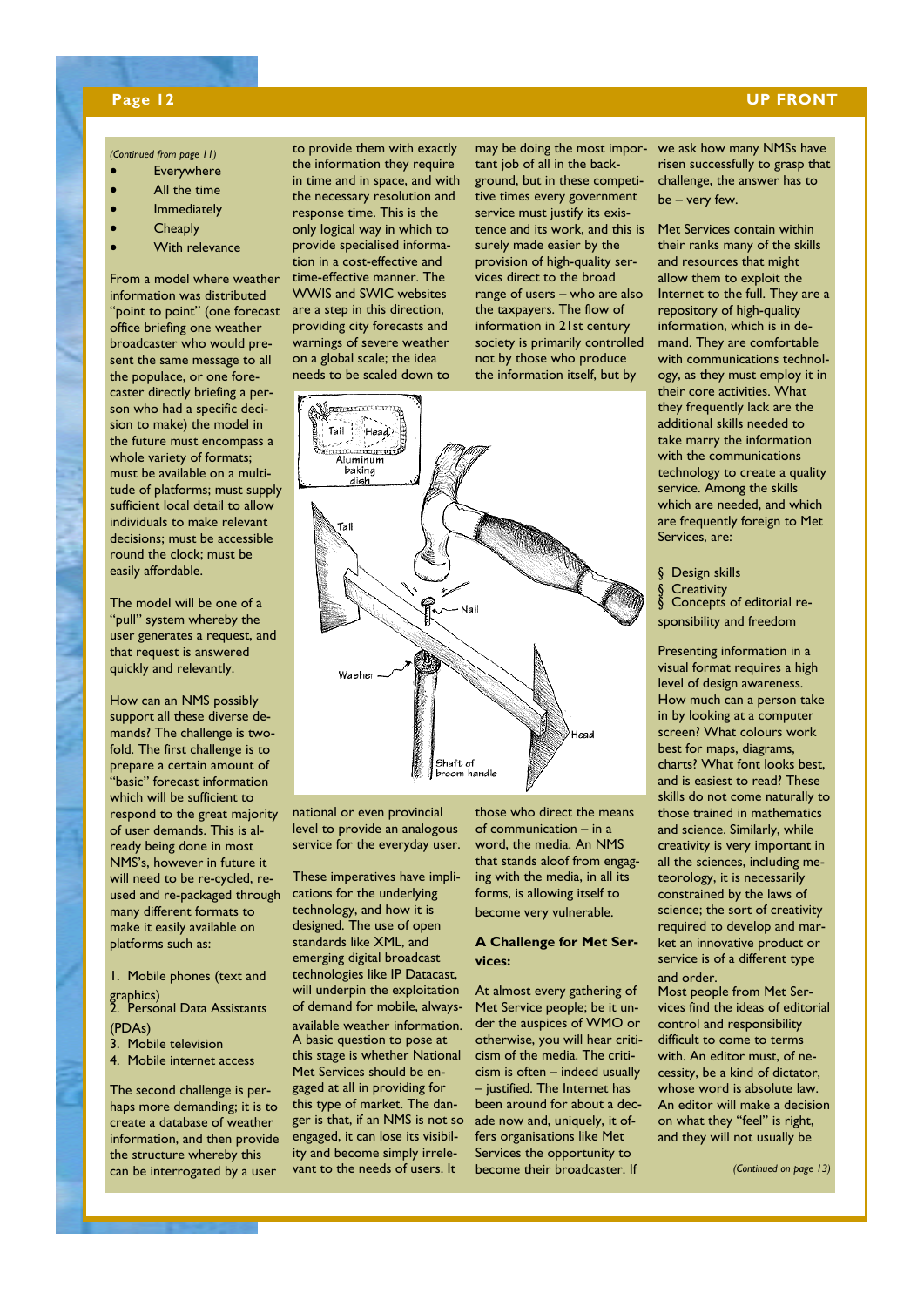## **UP FRONT** Page 13

## asked to justify that decision *(Continued from page 12)*  other than to say that they used their editorial judgement. A scientist will always be able to back up their decisions with argument and reference to observable reality; a designer or an editor will not normally have any easy reference to guide them. Ultimately, a designer or an editor stands or falls on the success or otherwise of their design or publication. They take total responsibility for their work. It can be difficult to fit someone with these freedoms into an NMS structure; a structure normally informed not just by science

## but by government bureaucracy.

And yet these skills are vital to the success of a publishing venture such as web pages on the Internet. An NMS which wishes to build a successful web-based service will normally need to either buy in the editorial and design skills which are required, or ally themselves with a media organisation who can supply in a partnership arrangement.

 We began this discussion by noting that the media moves at an ever-faster pace. Specific communications technologies will evolve and grow, but will

in time be overtaken by even more advanced developments. The advent of fax was welcomed, but this technology is already looking rather dated, and will probably not survive more than another decade. A Met Service that wants to succeed in the delivery of quality products and services must focus, not on the technologies themselves, but on flexibility. It must put in place the people and the structures that allow each technological challenge to be turned into an opportunity. An NMS will need to be quick in responding to change; it will need to be creative in continually devising new products and ser-

vices. The achievement of these goals will require putting in place significant resources – a problem for most Met Services that are already stretched to carry out their core tasks.

Many Met Services will look at these challenges, and the resources required to meet them, and will say "We cannot afford to go down this route" To which I would pose the question - If you want to survive as a Met Service, can you afford not to??

*Gerald Fleming*

## **Spain's Weather Proverbs month by month**

*Refranes Meteorológicos Españoles mes por mes* 

**January – Enero**  If freezing good in January, it will rain good in February. *Si hiela bien por enero, bien lloverá en febrero.* 

Covered stars, storms and hail storms. *Estrellas tapadas, tempestades y pedregales.* 

**February - Febrero**  Sun of February, it lasts one day rarely. *Sol de febrero, rara vez dura un día.* 

When it is not raining in February, there are not wheat and rye. *Cuando no llueve en febrero, ni trigo ni centeno.* 

*March – Marzo*  Rains in March, weeds in the cornfields. *Lluvias en marzo, hierbas en los sembrados.* 

When there are fogs in

March, snowing or freezing in May. *Cuando en marzo hay nieblas, mayo nieva o hiela.* 

### **April – Abril**  When April ends rain-

ing, to May laughing. *Abril que sale lloviendo, a mayo riendo.* 

If April is cold, there will be bread and wine. *Si abril fuere frío, habrá pan y vino.* 

## **May – Mayo**

Frost of May, water in hand. *Helada de mayo, agua en la mano.* 

Too much hot in May increases the production. *En mayo el mucho calor aumenta la producción.* 

**June – Junio**  Dry May, watered June; everything will come disturbed. *Mayo seco, junio aguado; todo vendrá trastornado.* 

Good weather in June, secure summer. *Buen tiempo en junio, verano* 

## **July – Julio**

*seguro.* 

If there is not thunder in July; hunger in the village. *Si en julio no truena, hambre en la aldea.* 

If it rains in July, snowing in winter. *Si en julio llueve, en invierno nieva.* 

**August – Agosto**  First day of August, first day of winter. *Primer día de agosto, primer día de invierno.* 

When it is raining in August, no rains water, it rains new wine. *Cuando llueve en agosto, no llueve agua sino mosto.* 

## **September - Septiembre**

End of Septemer, the heat comes back again. *Septiembre en fin de mes, el calor vuelve otra vez.* 

Good weather in September, better in December. *Buen tiempo en septiembre, mejor en* 

**October – Octubre**  If you feel cold in October, you give cover to your animals. *Si en octubre sientes frío,* 

*diciembre.* 

*a tus animales da abrigo.* 

For Saint Teresa, the clouds bring water to the animals. *Por Santa Teresa, las nubes traen agua a las presas.* 

**November – Noviembre**  When November ends. the wind starts. *Cuando noviembre acaba, el viento empieza.* 

From middle of November to forward, winter is constant. *De mitad de noviembre en adelante, el invierno es constante.* 

## **December – Diciem-**

**bre**  Until Christmas day, it is not real winter. *Hasta el día de Navidad, no es invierno de verdad.* 

After nebulous Decem-

ber, it arrives dusty January. *Tras diciembre nebuloso, viene enero polvoroso.* 

*Jaquelina Michienzi Meteorologist – Correspondent "Se hace camino al andar" www.sehacecaminoaland ar.com.ar "Portal Miami" www.portalmiami.com Atlanta, GA – USA JmichienziHNS@hotmail.com May 2005* 

The Editor would like to hear from members who have their own proverbs or weather sayings.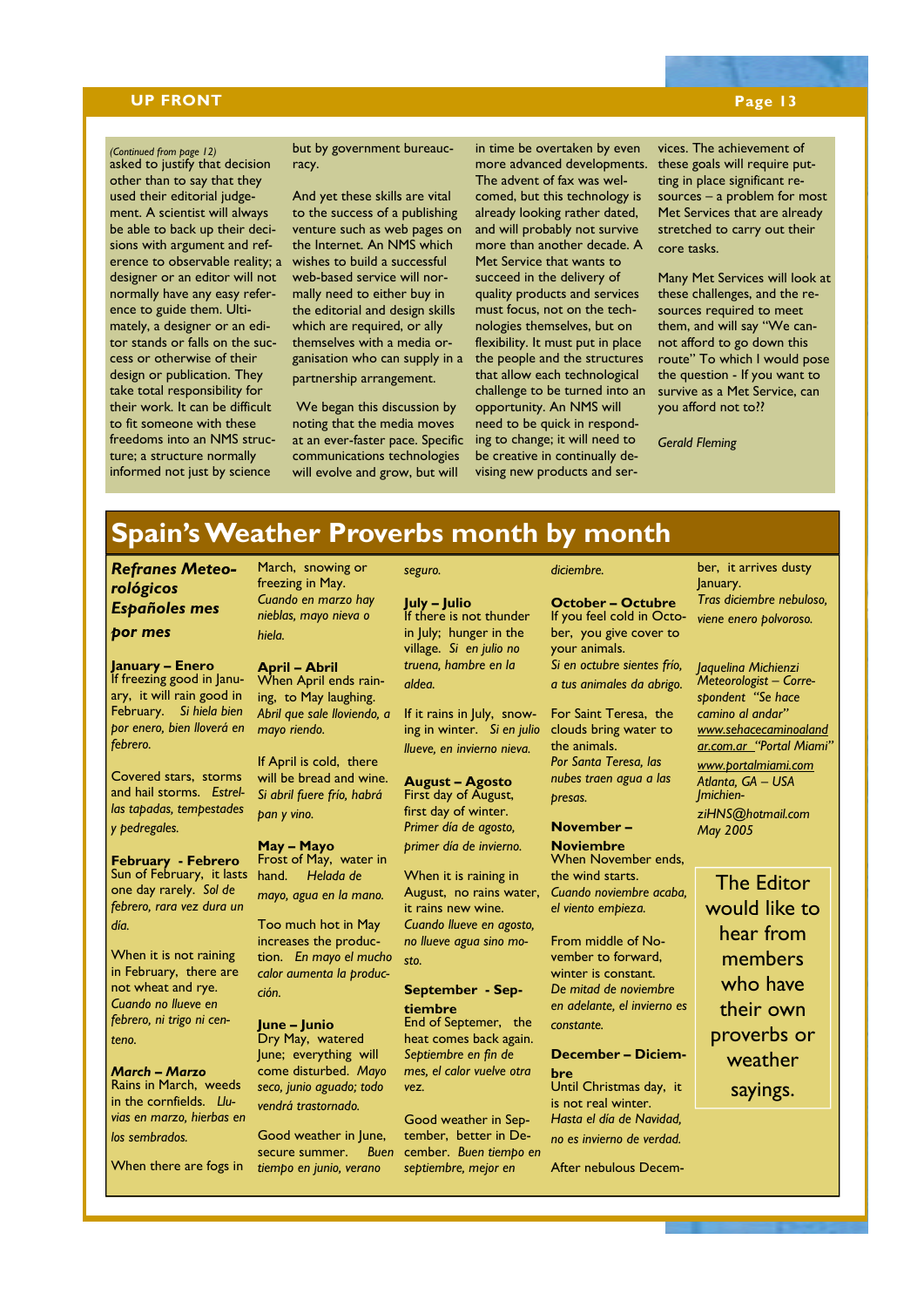## **Towards a global accreditation process for weather broadcasters**

The committee of the IABM, it its June meeting in Geneva, considered the structure which might underlie a world-wide accreditation scheme for weather broadcasters. They defined the following as essential features of such a scheme:

1. **Each applicant for accreditation should be currently broadcasting (on television or on radio) and must to submit a tape (or series of tapes) for assessment as part of the accreditation process.**

The process should reward a high level of achievement in the field of broadcast meteorology; the bar for accreditation should be set fairly high so that the award is seen as having real value.

## 2. **Each applicant would need to demonstrate a minimum level of meteorological knowledge before being accredited.**

This could be through evidence of formal training at third level, through the accumulation of forecast experience working for a meteorological service provider, or through an alternative mechanism such as the submission of a paper on a relevant meteorological topic.

## 3. **Accreditation would be valid for a three year period.**

We are only as good as our last broadcast, and the accreditation process should be designed in such a way as to encourage those who have gained the award to maintain a high level of performance.

## 4. **Renewal of the award of accreditation would be contingent on evidence of participation in some Continuing Professional Development (CPD) programme.**

- This could be through attendance at conferences, through the achievement of extra qualifications, through the publication of scientific papers of other articles, or through attendance at lectures organised or endorsed by the National Meteorological Society.

## 5. **Accreditation would be organised within each country by the National Meteorological**

## **Society, who would set any relevant fees.**

- The IABM would not, as an organisation, have an operational role in the conduct of the accreditation scheme; this would be the responsibility of the National Meteorological Society, or a suitable body designated by them.

6. **The accreditation committee who would assess applicants must include at least one member of the IABM or, in countries where this is not possible, a recognised broadcast meteorologist.** 

While there would be a significant degree of flexibility in the operation of the scheme from one country to another, the IABM would retain an involvement in, and oversight of, all the national schemes to ensure that a satisfactory minimum level was reached by all those granted accreditation.

## 7. **The Accreditation Certificate to be issued by the National Meteorological Society using an IABM template.**

- A standard form of certificate would be drawn up by the IABM and translated into different languages as appropriate. This certificate would incorporate the IABM logo, the logo of the issuing National Meteorological Society, and possibly also the logos of other organisations who might wish to be associated with the accreditation scheme.

## 8. **The accreditation process to be internationally recognised.**

Persons holding accreditation should possess evidence of a valuable and transferable skill which could be used in demonstrating a level of achievement to potential employers in other countries.

## 9. **Applicants to have a commitment to follow the "Single Official Voice" principal, using the official warnings at times of severe weather.**

The accreditation scheme might incorporate an ethical dimension, but should as a minimum imply a commitment, on the part of those gaining accreditation, to respect the "Single Official Voice" principle as enunciated by the World Meteorological Organisation.

## 10. **Successful applicants to be termed an "Accredited Broadcast Meteorologist (ABM)"**

The style of the award should include a title which could be used after the name of the award-holder for on-air and other purposes. The award might also include the right to use a specific seal on documents and in other relevant media.

Your views and suggestions on these proposals would be appreciated please email them to: secretary@iabm.org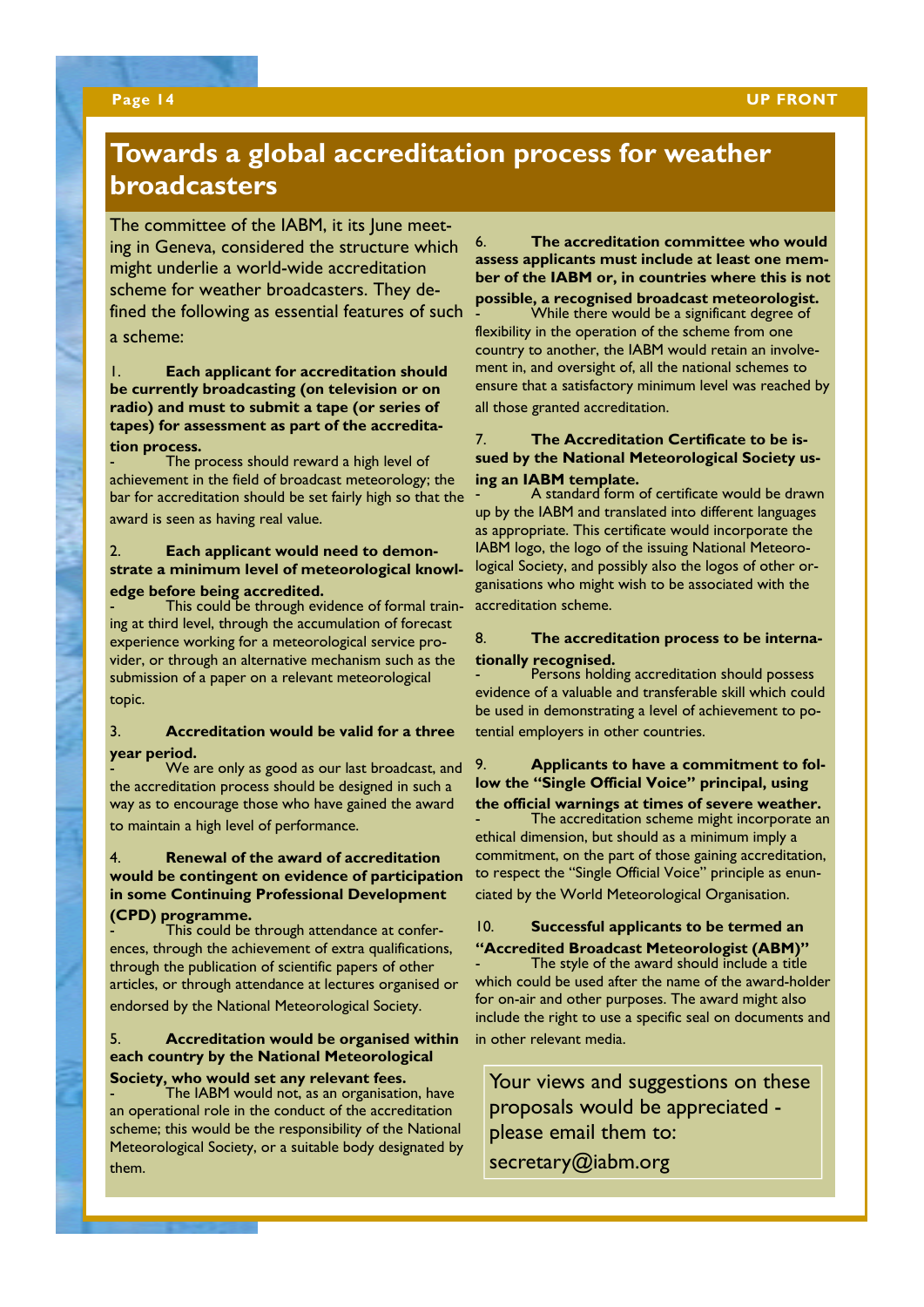## **JOHN ZILLMAN WINS 50th IMO PRIZE**

GENEVA, 30 June 2005 (WMO) – During its fifty-seventh The IMO Prize originates from WMO's predecessor, the session (21 June – 1 July 2005), the Executive Council of the World Meteorological Organization (WMO) has awarded several scientists for their contribution to meteorology. Dr John Zillman from Australia won the prestigious IMO Prize for his visionary leadership in international meteorology.

Every year, WMO confers awards and prizes aimed at rewarding outstanding contributions to the advancement of meteorology and hydrology, as well as encouraging young scientists active in those fields.

International Meteorological Organization (IMO), founded in 1873. Its 2005 laureate is Dr John Zillman from Australia, for his visionary leadership in international meteorology, his outstanding role in the strengthening of international cooperation in earth system science and his unique contribution to the work of WMO during sixteen years as First Vice-

President and President of this Organization.

*John Zillman when President of WMO was instrumental in helping the IABM achieve observer status. Editor* 

## **The following was posted by Barry Myers of AccuWeather. It reflects the growing animosity between the US Met Service and the Private Sector over a widening responsibilities being sought through government by NOAA.** *Editor*

**Review of the activities of the National Weather Service on Friday,**  June 10, 2005 points up two serious the very time when the storm was problems occurring with respect to strengthening and the NWS knew of the **the National Weather Service operations in providing information to the public, the media, and America's weather industry, concerning Tropical Storm Arlene, as the storm entered the Gulf of Mexico from the Caribbean and had a strong northern movement to-**

**wards the United States mainland.** 

## **NWS ISSUES MISTAKEN FINAL ADVISORY NOTICE.**

At approximately 7:50a.m. EDT, the National Hurricane Centre declared that they had issued the last advisory on Tropical Storm Arlene. All watch, warning, and track graphics that had been on the National Weather Service website overnight were removed and were no longer available. The storm was actually intensifying.

At 8:20a.m. the National Weather Service then corrected this error and reinstated all of the tropical storm information as the strengthening storm moved north toward the Gulf Coast of the United States.

For a full half an hour people who may have visited the National Weather Service hurricane centre website were given the false impression that Tropical Storm Arlene was no longer a threat to air, sea or land. Visitors to the NHC web site were told, in essence, the storm no longer existed. Those people visiting private sector web sites relying on America's weather industry knew this to be false.

This misinformation was published at strengthening but did not tell the public of the intensification in a timely way (see below).

## **NWs WITHHOLDS STORM IN-TENSIFICATION information from the public, THE MEDIA AND WEATHER COMPANIES for over three hours.**

At 11:00a.m., Friday, June 10, 2005, the National Hurricane Centre stated that Tropical Storm Arlene had strengthened while entering the Gulf of Mexico and could reach the U.S. coast as a minimal hurricane. In the 11:00a.m. discussion they cited a hurricane hunter aircraft Reconnaissance Report (Recon Report) from 7:30a.m. that showed a 64 knot (74mph) wind at flight level northeast of the centre. This previously undisclosed three and one half hour old Recon Report was the basis for increasing the storm's intensity information in the 11:00am advisory and the basis for alerting the public and commercial interests, as those people, many blasted by Ivan just last year, scrambled to prepare for Arlene's arrival.

The Recon Report from 7:30a.m. was not made available on the Weather Wire or on the National Weather Service internet sites. The Recon Report, although it had been available internally at the National Weather Service for at least 3-½ hours, had never been disclosed to the public or to professional forecasters in America's weather industry or to those in the media.

It is the job of professional meteorologists in America's weather industry, in the media, at universities and elsewhere to utilize this information to warn both the general public and other private sector interests. Professional meteorologists nationwide interpret this scientific information on a constant basis to enable the media and America's weather industry, America's source of weather information, to present this to the public.

It appears that the National Weather Service both withheld this information from the public and took 3½ hours to reach its official government conclusion of storm intensification and to report it.

The public should not be disadvantaged by the inability of the government weather service to determine how to release this information in real time, its failure to quickly understand the information, or it's withholding of it for any reason. Interestingly recent policy statements by the National Weather Service recognize agency problems in getting this data out, but there has been an effort by the agency to characterize these delays and managed news reports as "misunderstandings."

Senate bill 786, currently pending before Congress, would prevent the government from withholding such information from the public. It would also require the NWS to focus more effort on the proper release of its data and warnings and improve on these critical efforts to protect life and help save property.

*Barry Myers - AccuWeather*